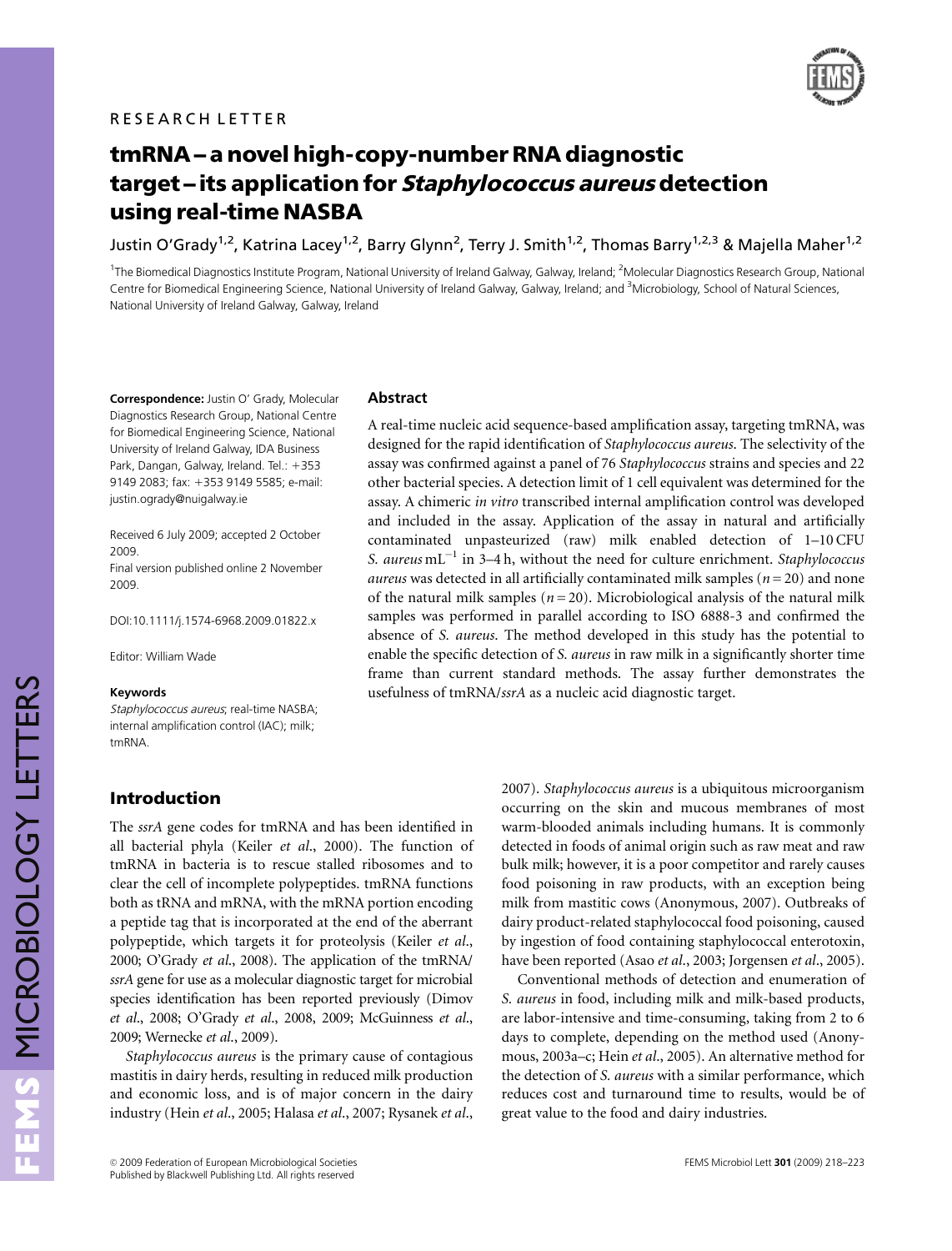Previous studies have reported the detection of S. aureus in milk using real-time or conventional PCR (Chiang et al., 2007; Riyaz-Ul-Hassan et al., 2008; Trnčíková et al., 2008). Real-time nucleic acid sequence-based amplification (NASBA) assays for the detection of foodborne pathogens have also been reported (Rodriguez-Lazaro et al., 2004b; Nadal et al., 2007). In this study, the development of a rapid method combining efficient harvesting of bacteria, RNA purification and real-time NASBA [including an internal amplification control (IAC)] for the detection of S. aureus in raw milk without enrichment is described. The NASBA assay targets tmRNA, a novel diagnostic target, and uses molecular beacon probe technology. Natural raw milk samples were tested using the rapid method and the ISO 6888-3 culture standard. Milk samples were then artificially contaminated with various levels of S. aureus cells and tested using the rapid method.

# Materials and methods

# Bacterial strains, culture media and growth conditions

Seventy-six Staphylococcus strains (63 S. aureus, one Staphylococcus capitis, one Staphylococcus caseolyticus, two Staphylococcus chromogenes, two Staphylococcus cohnii, four Staphylococcus epidermidis, one Staphylococcus lactis, one Staphylococcus warneri and one Staphylococcus xylosus strain) and 22 non-Staphylococcus strains were used in this study (Table 1). All S. aureus food isolates were kindly donated by Dr Ingeborg Hein, Institute of Milk Hygiene, Milk Technology and Food Science, University of Veterinary Medicine (Vienna, Austria). All other bacterial species and strains were laboratory stocks previously obtained from culture collections. Staphylococcus strains were grown on trypticase soy broth/agar plates (TSB) at 37 °C overnight. All non-Staphylococcus were grown in TSB or Luria–Bertani broth/agar plates at either 30 or 37 °C overnight. All media were purchased from Oxoid (Hampshire, UK).

#### Raw milk samples

Raw milk samples from individual udder quarters of cows from a farm in Ireland were sourced by Enfer Scientific (Kildare, Ireland) and stored at  $-20$  °C until testing.

#### RNA extraction from culture

RNA was extracted using the RiboPure<sup>TM</sup>-Yeast Kit (Ambion, Applied Biosystems, CA) from all organisms in Table 1, from 1 mL overnight culture according to the manufacturer's instructions.

#### RNA extraction from raw milk

Five hundred microlitres of milk clearing solution [50 mL milk clearing solution contains 49.7 mL 0.25 M EDTA,

Table 1. Species and strains included in the study

|                                                                 |                                                                                  | Real-time<br><b>NASBA</b> |                  |
|-----------------------------------------------------------------|----------------------------------------------------------------------------------|---------------------------|------------------|
| Species name                                                    | Source                                                                           | tmRNA                     | IAC              |
| Staphylococcus aureus (n = 7)                                   | DSM 346, DSM 6236,<br>NCTC 6571, DSM 6732,<br>ATCC 9144, DSM 12463,<br>DSM 15676 | $+$                       | $+$              |
| Staphylococcus aureus ( $n = 46$ )                              | Raw milk isolates                                                                | $^{+}$                    | $+$              |
| Staphylococcus aureus                                           | Cream cheese isolate                                                             | $+$                       | $+$              |
| Staphylococcus aureus ( $n = 8$ )                               | Cheese-making<br>milk isolates                                                   | $+$                       | $\ddot{}$        |
| Staphylococcus aureus                                           | Cheese isolate                                                                   | $^{+}$                    | $+$              |
| Staphylococcus capitis                                          | DSM 20326                                                                        |                           | $+$              |
| Macrococcus caseolyticus                                        | DSM 20597                                                                        |                           | $+$              |
| (Staphylococcus caseolyticus)                                   |                                                                                  |                           |                  |
| Staphylococcus chromogenes                                      | DSM 20454,<br>ATCC 43764                                                         |                           | $^{+}$           |
| $(n=2)$                                                         |                                                                                  |                           | $+$              |
| Staphylococcus cohnii ( $n = 2$ )<br>Staphylococcus epidermidis | DSM 20260, 20261<br>DSM 1798, 20044,                                             |                           | $\ddot{}$        |
| $(n=4)$                                                         | 20042, NCTC 11047                                                                |                           |                  |
| Kocuria varians (Staphylococcus DSM 20033                       |                                                                                  |                           | $^{+}$           |
| lactis)                                                         | <b>CCM 2730</b>                                                                  |                           |                  |
| Staphylococcus warneri                                          | DSM 6179                                                                         |                           | $+$              |
| Staphylococcus xylosus<br>Lactococcus lactis                    | <b>NCTC 662</b>                                                                  |                           | $^{+}$<br>$^{+}$ |
| <b>Bacillus cereus</b>                                          | <b>NCTC 7464</b>                                                                 |                           | $\ddot{}$        |
| Enterococcus faecalis                                           | DSM 20371                                                                        |                           | $+$              |
| Enterococcus faecium                                            | DSM 20477                                                                        |                           | $^{+}$           |
| Enterobacter cloacae                                            | NCTC 11933                                                                       |                           | $+$              |
| Listeria monocytogenes                                          | <b>NCTC 11994</b>                                                                |                           | $+$              |
| Streptococcus agalactiae ( $n = 3$ ) BCCM 15081,                |                                                                                  |                           | $\ddot{}$        |
|                                                                 | 15086, 15094                                                                     |                           |                  |
| Streptococcus bovis                                             | DSM 20480                                                                        |                           | $+$              |
| Klebsiella aerogenes                                            | <b>NCTC 9528</b>                                                                 |                           | $\ddot{}$        |
| Klebsiella oxytoca                                              | ATCC 43086                                                                       |                           | $\ddot{}$        |
| Escherichia aninodolica                                         | DSM 30042                                                                        |                           | $+$              |
| E. coli $(n=2)$                                                 | DSM 301, 30083                                                                   |                           | $\ddot{}$        |
| Klebsiella pneumoniae                                           | DSM 30104                                                                        |                           | $+$              |
| Proteus mirabilis                                               | <b>DSM 4479</b>                                                                  |                           | $\ddot{}$        |
| Citrobacter freundii                                            | <b>NCTC 8090</b>                                                                 |                           | $\ddot{}$        |
| Aeromonas hydrophila                                            | ATCC 35654                                                                       |                           | $+$              |
| Salmonella Dublin                                               | <b>NCTC 9676</b>                                                                 |                           | $+$              |
| Salmonella Enteritidis                                          | ATCC 13076                                                                       |                           | $+$              |
| Salmonella Typhimurium                                          | <b>NCTC 12416</b>                                                                |                           | $+$              |

 $250 \,\mu$ L IGEPAL detergent (Sigma), and  $50 \,\mu$ L latex beads (Sigma)] was added to 1 mL of either natural raw milk or artificially contaminated raw milk with various concentrations of S. aureus cells (108-1 CFU) added. Samples were inverted 10 times to mix and centrifuged at top speed in a bench-top microcentrifuge for 10 min. The top layer of fat was removed and the supernatant was discarded. RNA was then extracted from the pellet using the RiboPure<sup>TM</sup>-Yeast Kit.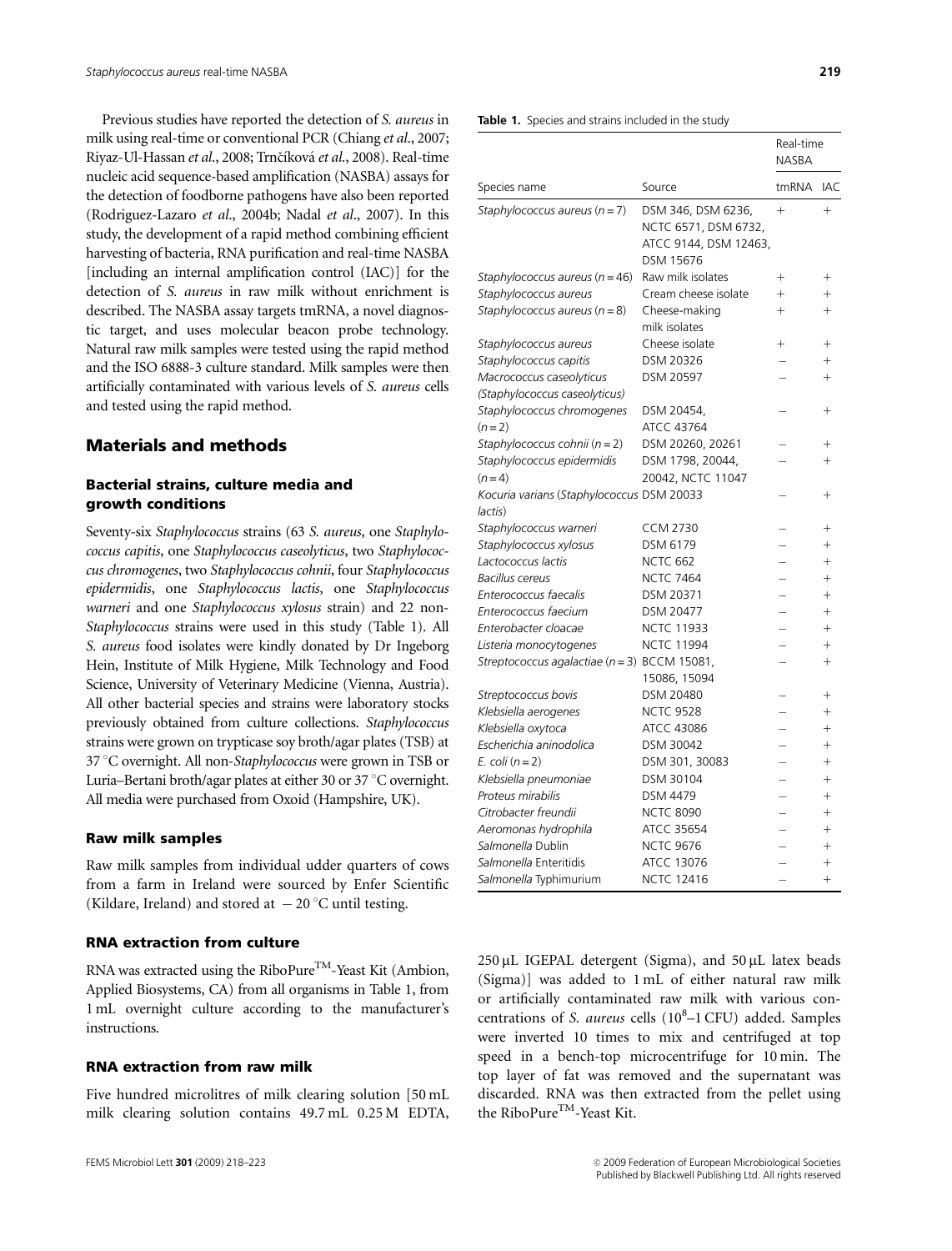Table 2. Real-time NASBA primers and probes

| Name        | Sequence                                                              |
|-------------|-----------------------------------------------------------------------|
| NASBA-F     | *5'-aattgtaatacgactcactatagggagTTCGTCATCAACACACA-3'                   |
| NASBA-R     | 5'-CAGAGGTCCTGATACACA-3'                                              |
|             | NASBA-Beacon 5'FAM-CCAGCAAGTTTCTTCTAAACAGACTGCTGG-3'BHQ1 <sup>†</sup> |
| Composite F | 5'-TTCGTCATCAACACACAATACCCAACTTGGAATG-3'                              |
| Composite R | 5'-CAGAGGTCCTGATACACATCTTCACCAGAATAAAATTG-3'                          |
| IAC-Beacon  | 5'ROX-CCGAGTGAATGTATCCCCTGGACTCGG-3'BHO2 <sup>†</sup>                 |

-Lower case sequence is T7 RNA polymerase-binding site.  $\bar{M}$ Molecular beacon stem sequence is given in bold.

#### Traditional culture method

Microbiological analysis of the naturally contaminated milk samples was performed according to ISO 6888-3 (Anonymous, 2003a) by Enfer Scientific.

## Real-time NASBA primers and molecular beacon probes

Oligonucleotide primers and molecular beacon probes for the S. aureus real-time NASBA assay were designed according to recommended guidelines (Deiman et al., 2002), following alignment of tmRNA sequences of species and strains (Table 1) generated for this study or available on the tmRNA website (Williams, 2000). Primers and molecular beacon probes were supplied by Eurofins MWG Operon (Ebersberg, Germany) (Table 2).

#### Real-time NASBA

Real-time NASBA was performed using the Nuclisens Basic Kit (bioMérieux, Marcy l'Etoile, France) and the LIGHTCYCLER 1.2 (Roche Diagnostics, Mannheim, Germany), in accordance with the manufacturer's instructions. Briefly,  $4 \mu L$  of the target and 1 µL IAC RNA were added to each 10-µL aliquot of reagent/KCl (70 mM final concentration)/primers and molecular beacon probes  $(0.2 \mu M)$  final concentration). The reaction was incubated at  $65^{\circ}$ C for 5 min to denature the RNA secondary structure and was then immediately cooled to 41 $\degree$ C for 5 min to allow primer and probe annealing. Next,  $5 \mu L$  of an enzyme mixture containing avian myeloblastosis virus reverse transcriptase, RNAse H and T7 RNA polymerase was added to the reaction. Each reaction mixture was then transferred to a LIGHTCYCLER capillary and incubated at  $41^{\circ}$ C for 90 min with a fluorescence measurement recorded every minute. Fluorescence was plotted against time to yield real-time NASBA curves.

#### IAC development

An IAC was developed for the real-time NASBA assay according to Rodríguez-Lázaro et al. (2004a) with some modifications. Composite primers containing both Candida albicans als1 gene and S. aureus tmRNA primer sequence (Table 2) were used to amplify C. albicans ALS1 gene producing a 213bp chimeric PCR product (PCR conditions: 30 cycles of 95 °C for 30 s; 55 °C for 30 s; 72 °C for 30 s followed by 7 min final extension at  $72^{\circ}$ C) (O'Grady et al., 2008). Staphylococcus aureus real-time NASBA primers were then used to reamplify the PCR product to introduce a T7 RNA polymerase-binding site (239 bp). This PCR product was in vitro transcribed using T7 RNA polymerase to produce a 217-nt IAC cRNA. The IAC cRNA was amplified using the S. aureus real-time NASBA primers and detected by the ROX-labelled IAC molecular beacon in channel 2 on the LIGHTCYCLER 1.2.

# Results and discussion

## Design and optimization of the S. aureus realtime NASBA assay

NASBA primers and molecular beacon probes were designed to target regions of S. aureus tmRNA that did not contain a high degree of secondary structure. Positioning NASBA primers in areas on a low secondary structure has been demonstrated to improve assay sensitivity (Nadal et al., 2007). The M-FOLD RNA and DNA programs were used to predict the secondary structure of S. aureus tmRNA and the molecular beacon probes, respectively (Zuker, 2003). Molecular beacons with multiple secondary structures were avoided where possible and were designed to have a free energy of approximately  $-3$  kcal mol<sup>-1</sup>, as recommended by Deiman et al. (2002). A number of NASBA primers and probes were designed and tested for specificity and sensitivity before the optimum assay was chosen (data not shown).

An IAC was developed for the assay, amplified by the same primers as S. aureus tmRNA, but producing a 217-nt C. albicans NASBA product. The optimum number of IAC cRNA copies for inclusion in the NASBA reaction was determined by performing titrations of serial dilutions of the IAC cRNA  $(2 \times 10^5 - 20$  copies), with known concentrations of S. aureus RNA ( $10^5$ –1 cell equivalents). An IAC concentration of  $2 \times 10^4$ copies per reaction enabled detection of the IAC without affecting the detection of the primary S. aureus tmRNA target.

#### Analytical sensitivity and selectivity

The analytical sensitivity of the S. aureus real-time NASBA assay was determined using serial dilutions of S. aureus RNA in triplicate. A detection limit equivalent to 1 cell was determined. RNA content per cell was estimated by extracting RNA from 1 mL of an overnight S. aureus culture and determining the  $CFUmL^{-1}$  by plate counts. tmRNA is present at approximately 1000 copies per cell in S. aureus (Glynn et al., 2007). This natural amplification of the target in the cell has the potential to improve the limit of detection of the assay. Detection of 0.1 cell equivalents of S. aureus RNA was observed on occasion, but detection at this level was not consistent possibly due to dilution inaccuracies.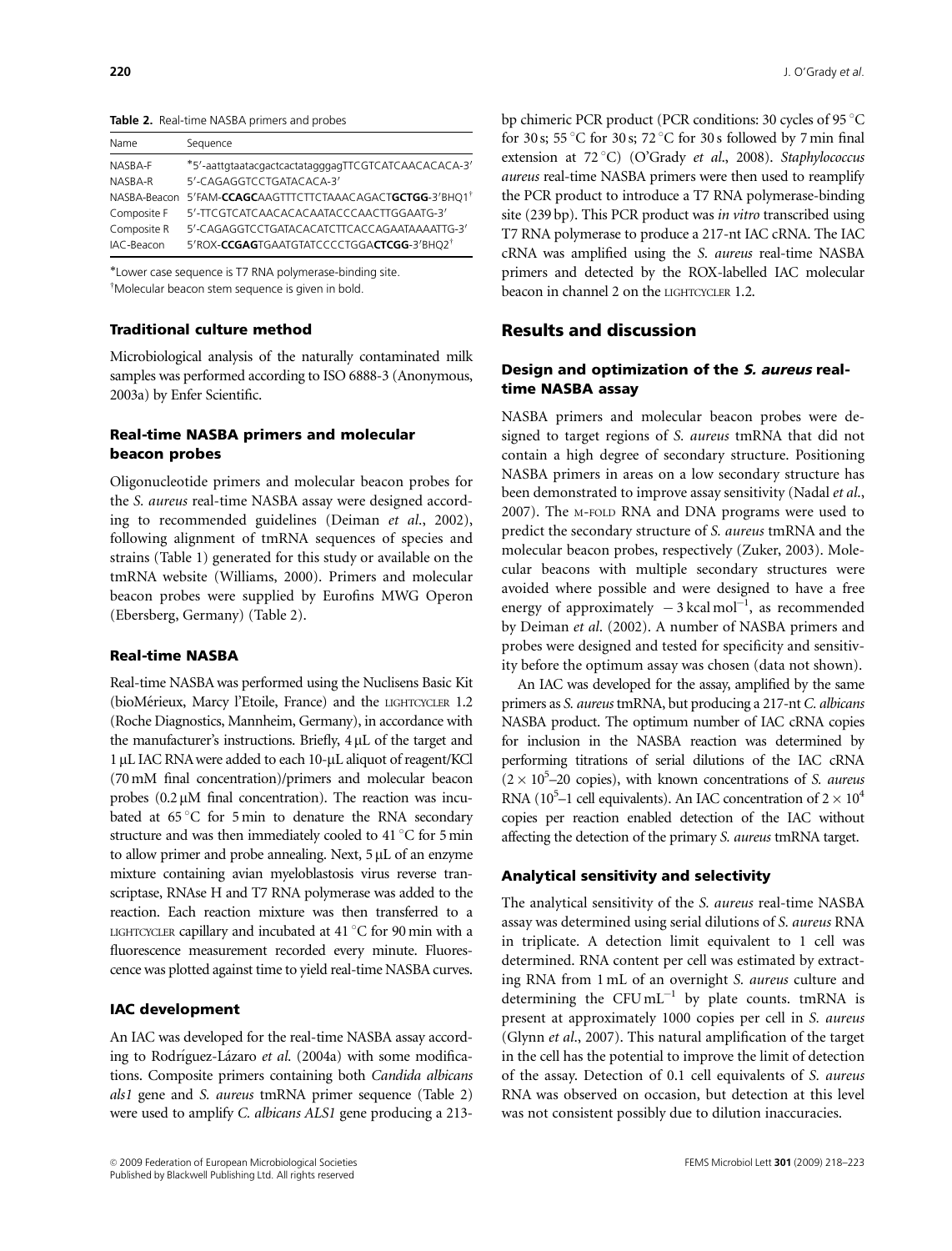Molecular beacon probes were used for the real-time NASBA assay because of the specificity they display at low temperatures. NASBA is an isothermal reaction performed at  $41^{\circ}$ C and hydrolysis or hybridization probes do not display sufficient specificity for the target sequence at this temperature. It is crucial for the molecular beacon to be designed such that it unfolds at  $41^{\circ}$ C when the target sequence is present and forms a stem–loop structure in the absence of the exact target sequence (Niesters, 2001). The annealing of the primers must also occur at this temperature, which may lead to nonspecific primer annealing and amplification of nonspecific NASBA products.

The selectivity of the assay was confirmed against a panel of RNA from the species listed in Table 1. All 63 S. aureus strains were detected in the assay, while the 35 other strains (27 species) including closely related staphylococci species were not detected. The S. aureus samples were sourced from culture collections and isolated from raw milk and cheese. The real-time NASBA assay was sensitive and specific for the detection of S. aureus when testing pure RNA samples.

# Detection of S. aureus in natural and artificially contaminated raw milk

Current conventional methods for the detection of S. aureus in milk take between 2 and 6 days, depending on the method chosen. Recently, real-time PCR assays for the detection of S. aureus in milk have been reported (Chiang et al., 2007; Riyaz-Ul-Hassan et al., 2008; Trnčíková et al., 2008). To the best of our knowledge, this is the first description of realtime NASBA-based detection of S. aureus RNA.

NASBA assays can be used for the direct detection of pathogens in sample matrices without the need for culture enrichment, therefore reducing the time to result from days to hours. RNA-based amplification methods may have an advantage over DNA-based methods in terms of detection of viable organisms (Cook, 2003; Rodríguez-Lázaro et al., 2006, 2007). Real-time NASBA has, however, been demonstrated to amplify DNA (Rodríguez-Làzaro et al., 2004c), and as the half-life of S. aureus tmRNA has not been demonstrated, further studies would have to be performed to assess the potential of the assay developed for the detection of viable S. aureus.

In this study, a real-time NASBA-based method was developed for the detection of S. aureus in natural and



Fig. 1. Detection of Staphylococcus aureus in natural and artificially contaminated milk samples using the S. aureus NASBA assay. This example demonstrates detection of eight natural (milk sample  $1-8+IAC$ ) and one artificially contaminated milk (S. aureus cells+IAC) samples and positive (S. aureus RNA +ve) and negative  $(dH<sub>2</sub>O - ve)$  controls in (a) channel 1 on the LIGHTCYCLER 1.2 for S. aureus detection and (b) channel 2 for IAC detection.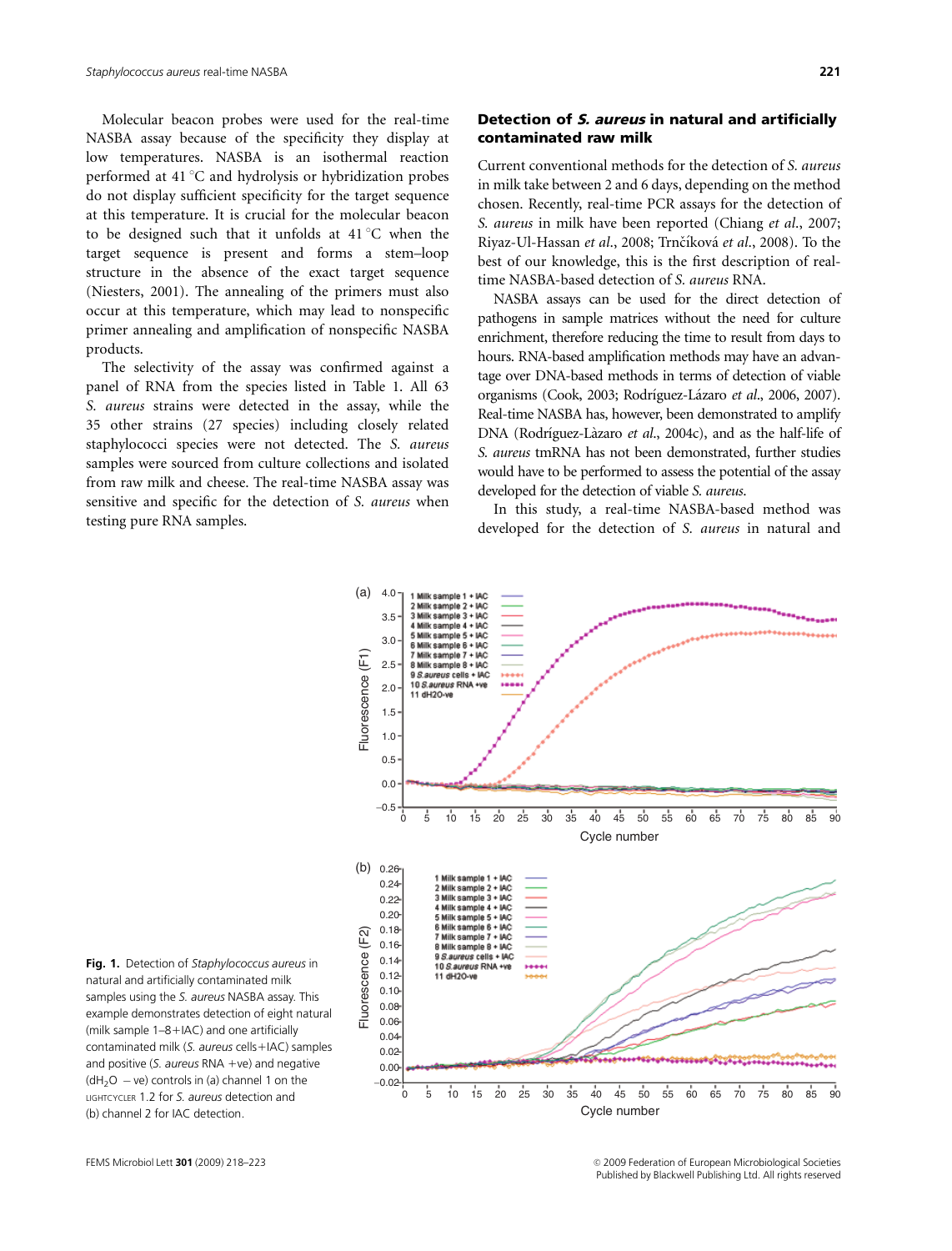artificially contaminated raw milk that could be performed in 3–4 h. Twenty unpasteurized milk samples were collected from a farm in Ireland and tested for the presence of S. aureus using the ISO 6888-3 (Anonymous, 2003a) culture-based method. No S. aureus were found in any of the samples tested; therefore, both natural and artificially contaminated raw milk samples were tested using the real-time NASBA assay (Fig. 1). No S. aureus were detected in the natural raw milk and all milk samples artificially contaminated with various levels of S. aureus were detected. The rapid method had a limit of detection of 1–10 CFU S. aureus  $mL^{-1}$  of artificially contaminated milk sample.

The IAC was detected in channel 2 of the LIGHTCYCLER for all milk samples tested, controlling for PCR inhibition and validating the results obtained (Fig. 1b). The IAC was not detected in the S. aureus RNA-positive control sample. This is because the IAC and S. aureus RNA compete for the NASBA primers. In the presence of a high concentration of S. aureus RNA, the IAC was not detected. A valid assay result must consist of one of the following three outcomes: positive in both channels; positive in channel 1 and negative in channel 2; positive in channel 2 and negative in channel 1. A negative result in both channels signifies an invalid result, indicating a problem with the NASBA reaction.

The quantitative potential of the real-time NASBA assay was investigated as food legislation concerning the presence of S. aureus in dairy products requires quantitative rather than qualitative detection. Although there was a correlation between the input template and the time to positive using RNA extracted from pure culture, no linear relationship was observed using RNA extracted from milk samples (negative for S. aureus) spiked with dilutions of S. aureus culture (data not shown).

The S. aureus real-time NASBA assay developed in this study demonstrates the potential of tmRNA as a nucleic acid diagnostic (NAD) target. The ssrA gene, which codes for tmRNA, has previously been established as a suitable diagnostic target in food and clinical environments (Glynn et al., 2006; O'Grady et al., 2008, 2009; McGuinness et al., 2009; Wernecke et al., 2009). Targeting the high-copy-number tmRNA transcript may improve the limit of detection of the NAD assay, making it possible to directly detect the pathogen of interest in the sample environment without the need for culture enrichment. NAD assays based on tmRNA/ssrA gene, including the S. aureus NASBA assay, have the potential to be used in the human clinical, food, dairy, veterinaryand environmental sectors.

# Acknowledgements

This work was supported by the Science Foundation Ireland under Grant No. 05/CE3/B754. The authors would like to thank Enfer Scientific for providing and performing culturebased analysis of milk samples. We also wish to thank Dr Ingeborg Hein, Institute of Milk Hygiene, Milk Technology and Food Science, University of Veterinary Medicine, Vienna, Austria, for kindly donating all S. aureus food isolates.

# References

- Anonymous (2003a) ISO 6888-3/Amd 1: Microbiology of Food and Animal Feeding Stuffs – Horizontal Method for the Enumeration of Coagulase-Positive Staphylococci (Staphylococcus aureus and Other Species) – Part 1: Technique Using Baird-Parker Agar Medium. International Organization for Standardization, Geneva.
- Anonymous (2003b) ISO 6888-1: Microbiology of Food and Animal Feeding Stuffs – Horizontal Method for the Enumeration of Coagulase-Positive Staphylococci (Staphylococcus Aureus and Other Species) – Part 3: Detection and MPN Technique for Low Numbers. International Organization for Standardization, Geneva.
- Anonymous (2003c) ISO 6888-2/Amd 1: Microbiology of Food and Animal Feeding Stuffs – Horizontal Method for the Enumeration of Coagulase-Positive Staphylococci (Staphylococcus aureus and Other Species) – Part 2: Technique Using Rabbit Plasma Fibrinogen Agar Medium. International Organization for Standardization, Geneva.
- Anonymous (2007) Staphylococcus aureus Factsheet. Food Safety Authority of Ireland, Dublin.
- Asao T, Kumeda Y, Kawai T et al. (2003) An extensive outbreak of staphylococcal food poisoning due to low-fat milk in Japan: estimation of enterotoxin A in the incriminated milk and powdered skim milk. Epidemiol Infect 130: 33–40.
- Chiang YC, Fan CM, Liao WW, Lin CK & Tsen HY (2007) Realtime PCR detection of Staphylococcus aureus in milk and meat using new primers designed from the heat shock protein gene htrA sequence. *J Food Protect* 70: 2855-2859.
- Cook N (2003) The use of NASBA for the detection of microbial pathogens in food and environmental samples. J Microbiol Meth 53: 165–174.
- Deiman B, van Aarle P & Sillekens P (2002) Characteristics and applications of nucleic acid sequence-based amplification (NASBA). Mol Biotechnol 20: 163–180.
- Dimov IK, Garcia-Cordero JL, O'Grady J et al. (2008) Integrated microfluidic tmRNA purification and real-time NASBA device for molecular diagnostics. Lab Chip 8: 2071–2078.
- Glynn B, Lahiff S, Wernecke M, Barry T, Smith TJ & Maher M (2006) Current and emerging molecular diagnostic technologies applicable to bacterial food safety. Int J Dairy Technol 59: 126–139.
- Glynn B, Lacey K, Reilly J, Barry T, Smith TJ & Maher M (2007) Quantification of bacterial tmRNA using in vitro transcribed RNA standards and two-step qRT-PCR. Res J Biol Sci 5: 564–570.
- Halasa T, Huijps K, Osteras O & Hogeveen H (2007) Economic effects of bovine mastitis and mastitis management: a review. Vet Quart 29: 18–31.
- Hein I, Jorgensen HJ, Loncarevic S & Wagner M (2005) Quantification of Staphylococcus aureus in unpasteurised bovine and caprine milk by real-time PCR. Res Microbiol 156: 554–563.